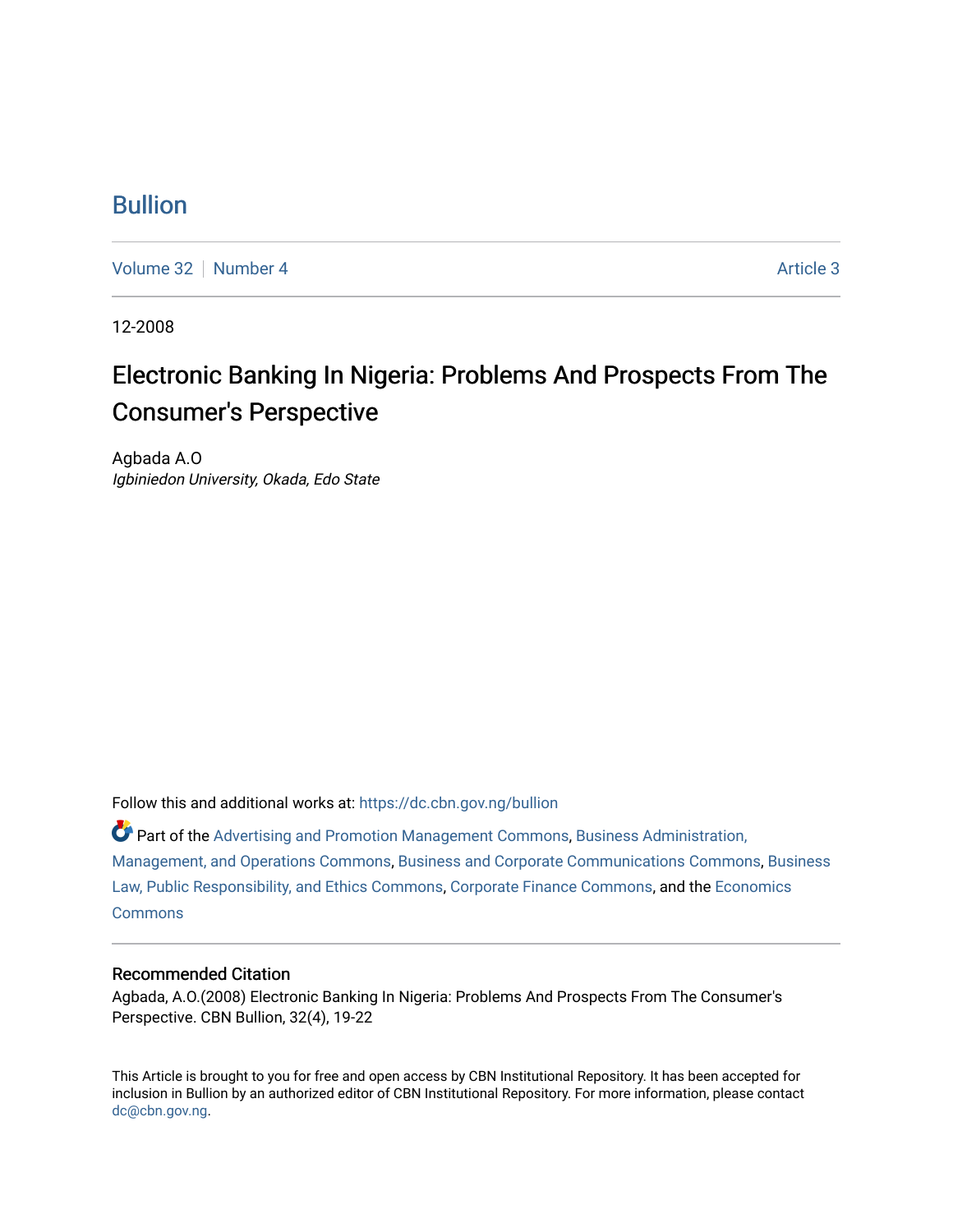# Electronic Banking In Nigeria: Problems And Prospects From The Consumer's Perspective



**BY Andrew O Agbada ANIMN, AITD, PhD Banking and Finance Department, Igbinedion University, Okada, Nigeria**

#### **Abstract:**

*This paper explores the adoption of electronic banking [e-banking] in Nigeria. It examines the problems and prospects of e-banking in Nigeria from the consumer's perspective. The research findings show that a number of problems ranging from human, operational and technical constraints hinder the maximum utilization of services provided through e-banking channels in Nigeria. However, the results from the study have also revealed that despite these problems, the rate of adoption of ebanking services in Nigeria is phenomenal as banks have recorded outstanding successes in some areas. Nigeria is a consuming nation and based on the experience from other sectors of the economy that over depend on foreign technologies , [e.g energy sector], sustainability of the successes recorded is threatened considering the huge cost of acquisition and of replacing ageing infrastructures such as the ATM machines and the poor maintenance culture prevalent in all organizations in the country. Keywords: Electronic-banking, Problem, Prospects, Nigeria*.

#### **[1.0] Introduction:**

Electronic-banking, (e-banking) refers to services provided by banks using Information and Communication

Technologies [ICT]. Thus, e-banking involves computer-based systems used to perform financial transactions electronically. It allows bank customers to pay money from one account to another, pay bills, and transfer funds using recognised electronic channels, among others. E-banking represents a variety of financial services performed through electronic devices, including withdrawals and deposits using Automated Teller Machines [ATMs], Automated Bill Payment [ABP], Electronic Fund Transfer [EFT] and Personal Computer [PC] banking [Kolodinsky, Hogarth and Hilgert,2004]. Other types of e-banking include telephone banking and On-linereal-time banking services which is being operated now by almost all the banks in Nigeria. On-line-real-time technology gives individual bank "a one branch status" since customers can operate their accounts from any branch of the bank irrespective of where the account was opened and domiciled.

A number of transaction types may be performed using e-banking channels. These include withdrawal and deposit as with the ATM, inter-account transfer which involves the transfer of funds between linked accounts belonging to the same account holder; inter-bank e-payment in which money can be paid from one account in one bank to another account in another bank. Examples include NIBSS Electronic Funds Transfer [NEFT], inquiry or request for recent transaction statement, placing order for cheque book requisition and administrative issues involving nonfinancial transactions such as changing a Personal Identification Number [PIN].

The objective of this paper is to explore the adoption of e-banking in Nigeria with respect to the associated problems and prospects. The paper is divided into six sections. Following this introduction is section 2 which reviewed related literature on e-banking. Section 3 is an overview of e-banking in Nigeria while section 4 analyses the problems militating against e-banking adoption in Nigeria. Section 5 x-rays the prospects of e-banking in Nigeria, while section 6 gives the summary, conclusion and

recommendation.

#### **[2.0] Review of Related Literatures.**

As earlier stated, electronic-banking is systems that enable the customers of banks transact banking businesses electronically using the Internet, ATM, mobile phones and point of sale [POS] devices. From theoretical and empirical literatures, e-banking are essentially about banks using the infrastructures of the digital age to create opportunities, transfer funds and also make payments locally and internationally. By way of definition Gbede,[2003:43] posits that ebanking is the use of computers and automated machines for carrying out banking services. Umoren,[2006:314] argued that "in its beginning, in the second half of the 20<sup>th</sup> century, e-banking was basically about funds transfers and inquiry. It has grown, especially in the last two decades to become the deployment of some or all operations of a Banking Service Provider {BSP] electronically".

One of the e-banking products common to most consumers is the Electronic Fund Transfer [EFT]. According to Macdonald and Koch [2006:272], EFT is an electronic movement of financial data designed to eliminate the paper instruments normally associated with such funds movement'. EFT transactions are carried out by various methods and channels, including Automated Teller Machines [ATMs], Automated Clearing House [ACH], Point of Sales [POS] devices, Short Message Services [SMS], Mobile phone, among others.

Obviously, the adoption of ebanking services in Nigeria is still evolving. Efforts are being made by banks to improve on services and many have recorded huge successes in ebanking development. The Nigeria Deposit Insurance Corporation [NDIC] 2004 annual report stated as follows: "To further improve the efficiency of the payment system, the Central Bank of Nigeria [CBN] had issued the broad guidelines on electronic-banking. The guidelines indicated that e-banking practice would continue to be promoted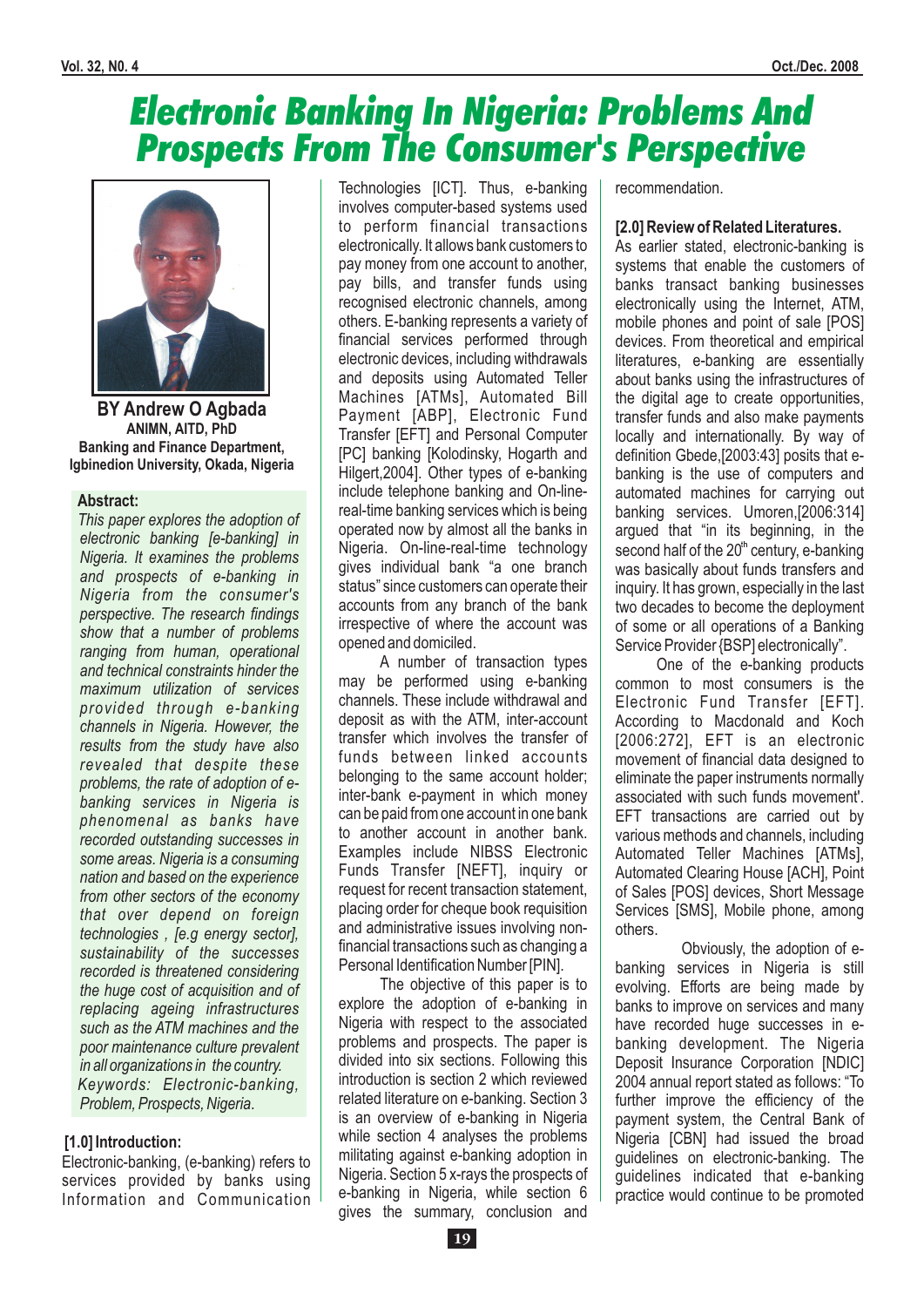#### in line with international practice".

E-banking products and operations are customer focussed. Basically, it is aimed at satisfying the banking needs and desire of the consumer, such as cashing paltry sums of money for domestic purposes, to conclude business transactions efficiently at the shortest possible time, and to make quick money transfers. Accordingly, analysts and bankers are unanimous in their views that a lot more attention need to be focussed on customers, the consumers of the various e-banking operations to know what they need and how they want these needs delivered. Thus, despite the wide spread acceptance of e-banking in Nigeria, there

are numerous challenges that restrain  $\Box$ consumers from maximum utilization and thus satisfaction. These are challenges encountered in their adoption ranging from human impairment, operational faults to technical hitches. The American Banker [2000] reported that " o n e - t h i r d o f consumers who signed up for e-banking had stopped using it due to u n s a t i s f a c t o r y

customer service or the complexity of using the services. While consumers may be willing to adopt e-banking technologies, they also want assurance that problems will be resolved". We enumerate below some of the challenges that militate against e-banking adoption in Nigeria.

#### . **Overview [3.0] Electronic-banking in Nigeria: An**

The adoption of electronic-banking in Nigeria started in the 1980s and was popularised by the advent of banks that were christened "new generation" banks. The founding of Diamond bank Plc with On-line-real-time "interconnectivity" facility popularised e-payment nationwide. This awakened new dimensions to competition among banks and consequently banks embraced epayment options to stem up competition. Besides, the innovation e-banking

brought enabled banks to display their products on their websites.

Electronic banking has gained acceptance in Nigeria on a rather rapid rate. According to Akpan, [2008] 'the adoption of e-payment processes actually started with the introduction of Magnetic Ink Recognition Character [MICR] cheques'. This was followed by the introduction of Automated Teller Machines [ATMs] for cash dispensing, account balance inquiry and payment of utilities in the early 1990s. The use of payment cards [smartcard] was introduced by the Central Bank of Nigeria [CBN] in 1993 and in August 2003, the Bank issued a broad guideline on ebanking in Nigeria. According to Umoren

Report for the first half of 2008 [CBN 2008] summed the adoption of e-banking in Nigeria this way: 'the rise in the use of electronic payments was sustained in the first half of 2008, reflecting the aggressive marketing strategy of the banks and increased public awareness. Available data on various e-payment channels indicated that the Automated Teller Machine [ATM] remained the most patronised, accounting for 87.00 percent of the total e-banking operations, while Point of Sales [POS] terminals was the least with 2.50 percent".

Table 1 below summarises in percentage the value and volume of electronic payment for the first half of 2008 in Nigeria.

| Table 1: Percentage value and volume of e-payments |                                |                        |
|----------------------------------------------------|--------------------------------|------------------------|
|                                                    | <b>Channel of Transactions</b> | Percent <sup>[%]</sup> |
|                                                    | ATM                            | 87.00                  |
| <b>Volume Terms</b>                                | Mobile                         | 7.30                   |
|                                                    | Web [Internet]                 | 3.20                   |
|                                                    | <b>POS</b>                     | 2.50                   |
|                                                    | ATM                            | 90.80                  |
| <b>Value Terms</b>                                 | Web [Internet]                 | 4.80                   |
|                                                    | <b>POS</b>                     | 4.30                   |
|                                                    | Mobile                         | 0.10                   |
|                                                    |                                |                        |

Source: CBN Economic Report for the first half of 2008; P26.

[2006:316], the CBN quideline identified the recognised e-banking operators, agents, products and channels. Specifically, banks and other financial institutions were identified as operators; Internet Service Providers [ISPs], Switch and Electronic Fund Transfer [EFT] messages companies were identified as e-banking agents, while card products, electronic funds transfers [EFT], E-bill presentation and Digital cash were identified as e-banking products and mobile phones, ATMs, website [Internet] and Point of Sales [POS] devices were identified as e-banking channels. For effective inter bank operations, the launching of Inter-switch by a consortium of banks in 2004 was a delight to consumers. Thus, the Nigerian Inter-Bank Settlement System [NIBSS] introduced the NIBSS Electronic Fund Transfers [NEFT] in 2004 as a boost to ebanking operations in Nigeria.

**[4.0] Analysis of Problems militating against e-banking**

The Real Time Gross Settlement [RTGS] system of e-banking allows the handling of large value payment for inter-bank operations. This system eliminates the risks involved in large value payments. The CBN had deployed the RTGS since 2006 for its operations.

#### **adoption in Nigeria**

The problems militating against ebanking in Nigeria may be classified as Human, Operational and Technical constraints.

#### **[A] HUMAN CONSTRAINTS**

Human constraints vary with different consumers. While a good proportion of Nigerian bank customers may be illiterate, i.e have learning impairment, others may be physically disabled and another group may be impaired as a result of age. E-banking delivery channels such as the Mobile phone, Website *Internet* and the ATM are operated by the consumers themselves. Consumers with hearing impairment may require visual representation of auditory information that a website may provide in order to understand such information, particularly now that the use of multimedia such as video streaming on

Central Bank of Nigeria Economic

**20**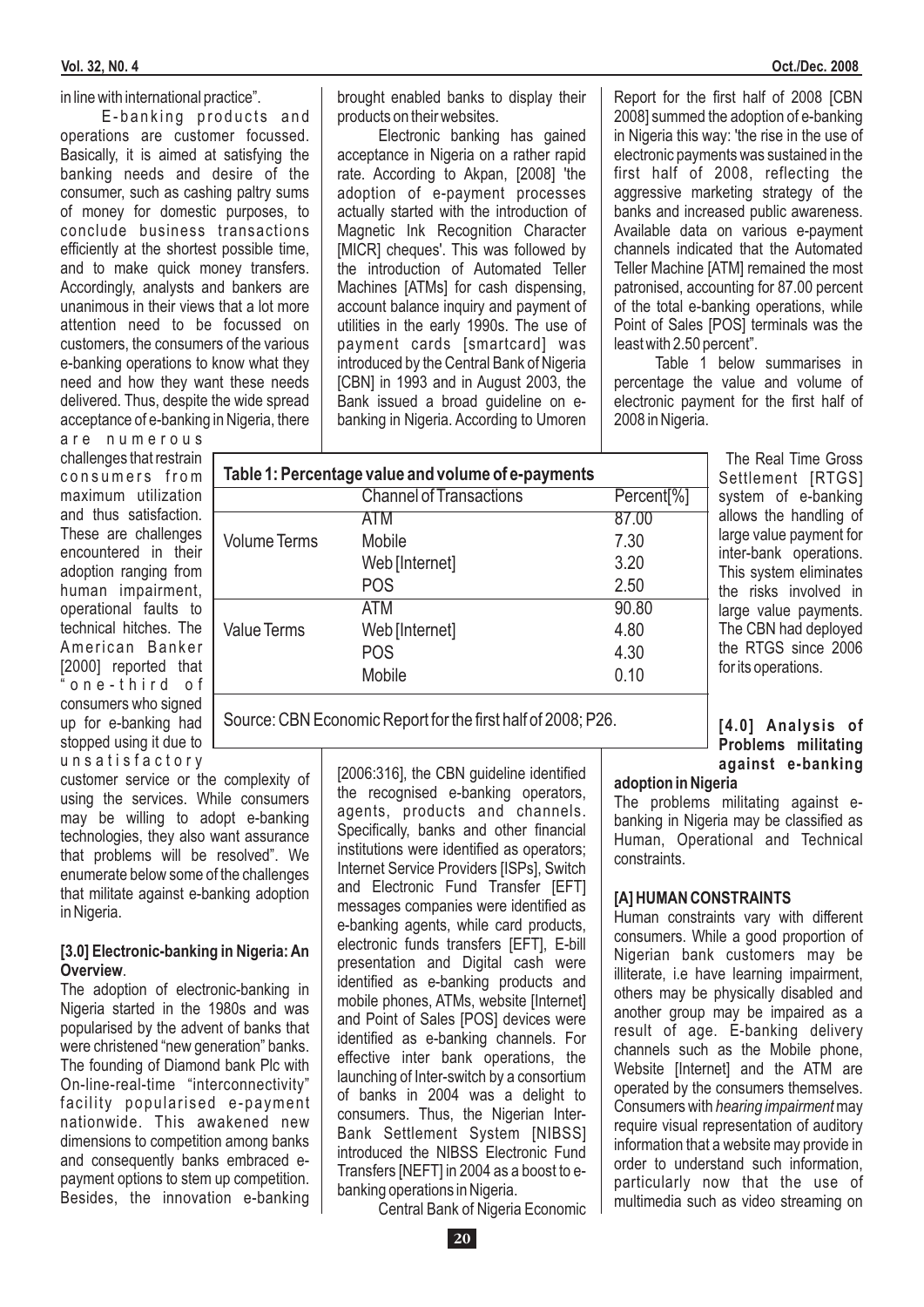websites have increased. Besides, consumers with hearing impairments cannot locate or identify command or control that requiring listening to menu items before pressing the button as we have in voice-based interactive mobile phones **.**

Also, partial blindness is a common problem in less developed countries such as Nigeria. Using ebanking delivery channels such as ATM, Mobile phones and the Internet by partially sighted consumers poses serious problems. Selecting the right card from the purse and inserting it correctly into the ATM machine constitutes a problem. Websites using graphics accessed by text-based browser may not be meaningful to the partially sighted consumers. Similarly, modern handsets are of miniature sizes and so are their keypads and the visual display screens. Using telephone for ebanking can provide problems for consumers with visual impairment who may find the tiny handset inaccessible.

Consumers with *physical* disabilities operating on-line through the Internet may find it hard or have difficulties controlling their hands and arms. Holding and manipulating a mouse effectively to use banking website or to hold and activate mobile phone buttons may pose problems for such consumers

Besides, wide-spread functional illiteracy is a chronic problem for the adoption of e-banking in Nigeria. Complex banking websites with numerous steps and messages, reading text messages on the mobile phones, among others, are obvious threats to consumers with cognitive or learning impairments. Complex page layouts, tables or navigation structures and blinking text messages may be distracting and misunderstood by illiterate consumers. Besides, illiterate consumers have problems remembering too many PINs, particularly when not put in use frequently. Reading and understanding displayed ATM messages also constitute a major hindrance for consumers with cognitive or learning impairment.

Further more, as a human phenomenon, elderly people experience changes in hearing, mental dexterity, agility and vision, although as these changes occur gradually with age, they

may not consider themselves to have disabilities or impairments. These diminishing abilities reduce their capabilities in accessing the website effectively or using other e-banking channels such as the ATM or Mobile phone. Mobility difficulties is also associated with age, thus it could be a problem for the elderly consumers to effectively use the mouse or visit and operate the ATM. Age related hearing impairments, or reading small screens or key boards of miniature mobile phones may also constitute a range of difficulties for the elderly consumers using mobile phone channel.

#### **[B] OPERATIONAL CONSTRAINTS**

These relate to problems emanating from e-banking operations and they include security, frauds and standardization of channels.

The issue of security with respect to e-banking operations is of utmost importance particularly now that financial crimes are at their peak. Hackers locally referred to as "Yahoo boys" are at their best such that local e-banking consumers and even consumers in foreign countries are falling prey to their antics. Mobile phone banking which involves transmission of financial information over the air offers the most complicated challenges that need to be addressed jointly by mobile application developers and banks information technology department. Consequently, the need for the encryption of the data being transmitted over the air and other security measures such as instituting ID/Password or the authentication of the e-banking device being used with the service provider cannot be overemphasized.

Security issues are major source of concern for e-banking Consumers and Banking Service Providers [BSP] alike because e-banking increases security risks, potentially exposing isolated systems to open and risky environments.

In addition, consumers of ebanking have perceived Internet banking, Mobile banking and the ATM as too vulnerable and prone to fraud. It is believed that the security measures taken by most banks are not adequate and safe particularly for consumers that are careless, gullible or lack computer operational knowledge. For instance,

occasion abound where an account holder was craftily persuaded and cajoled by hackers to hand over his account number and while attempting to draw money to claim a fraudulent 'promo' using theATM, the balance in his account was automatically transferred to an unknown account else where. For some consumers, their biggest risk or problem with respect to e-banking is information overload and not understanding who they are dealing with and on what terms. This certainly makes a consumer vulnerable to scams and frauds.

Moreover, either as a result of underdeveloped Information and Communication Technologies [ICT], poor infrastructures or poor management of personnel, the inability of e-banking channels to function properly constitutes a major problem to consumers. There are instances where consistent network failures have made inquiry or transactions impossible. Also, there are instances where ATM machines have refused to dispense fund, cease or destroy the card. The situation is worst when the personnel on hand manning the machine lack the skills to resolve or explain the problem immediately. Where ATM could not dispense funds and the customer's account is debited, getting refund, particularly for an inter-bank transaction takes at least two weeks which is unacceptable to most consumers who desire urgent use of their funds. Tiresias.org [online], highlights some of the problems encountered on the websites as follows:

- $\varnothing$  Inconsistent navigation and page layouts.
- Ø Bank orientated language that is not explained.
- Ø Poor feedback when using interactive tools and forms.
- $\varnothing$  Inability to save an application and complete it at a later date.

Proven high quality software and software professionals are thus necessary for effective e-banking operations and this the Nigerian system lacks.

#### **[C] TECHNICAL CONSTRAINTS**

Amajor problem confronting the adoption of e-banking in Nigeria is lack of necessary supporting infrastructures, notably electricity and effective telecommunication. The erratic nature of